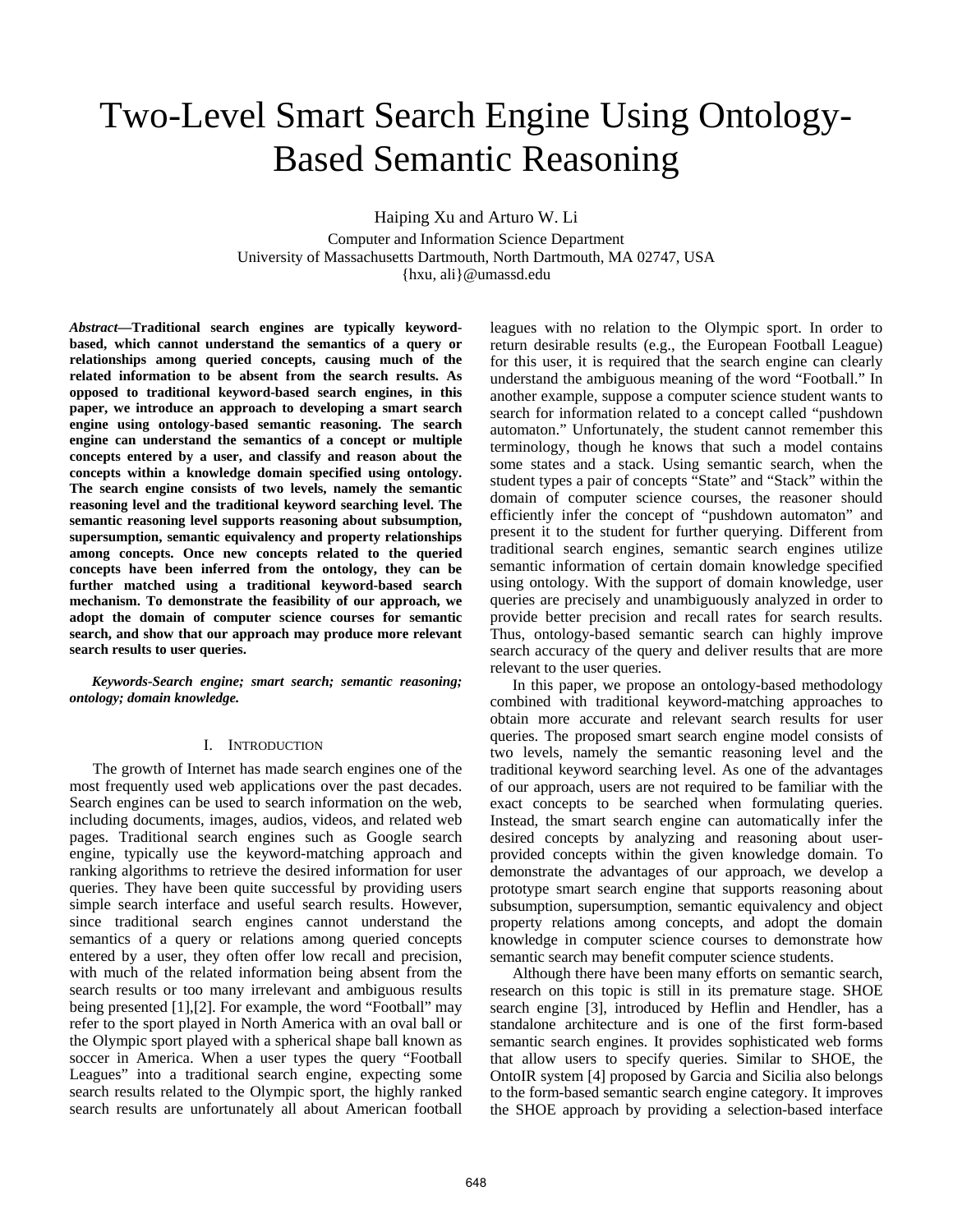for the users. Although the above form-based approaches can be useful for those who are familiar with the domain ontology, they are not quite usable for typical Internet users. In contrast, our approach is not form based and does not require users to be familiar with the domain knowledge; thus, our approach allows users to interact with the system in a similar way to traditional search engines. There are also a few semantic search engines with standalone architecture and a RDF-based querying language. Swoogle is a crawler-based semantic web search engine that discovers and indexes documents containing RDF data [5]. When a new semantic web document is discovered, Swoogle analyzes it and extracts the needed data, and then it computes the metadata and derives the statistical properties. Similar to Google, Swoogle uses two ranking algorithms, namely OntoRank and Term Rank, to rank search results. Likewise, SWSE (Semantic Web Search Engine) consists of components that support web crawling, data enhancing and indexing, search interface, and browsing and retrieval of information [6]. It operates over RDF web data, and adapts large-scale web search engines to the case of structured data. Although the semantic search engines mentioned above can operate on RDF data, they do not support reasoning about relations among concepts in order to infer new knowledge. In contrast, our approach uses the Web Ontology Language (OWL) to specify domain ontologies, which is a knowledge representation language for authoring ontologies or knowledge bases. Thus, our approach supports reasoning about user queries, and can classify and infer related concepts to enhance search performance.

### II. ONTOLOGY DEVELOPMENT

Ontology can be used to formally and explicitly specify a conceptualization, and precisely describe the concepts and relationships that exist in a particular domain of knowledge. Ontology allows computers to understand and infer about meaning of information by providing an organized framework for classification and reasoning of given concepts and relationships. In the following sections, we describe important relations between concepts, and show how to use object property restrictions to define new concepts.

## *A. Concept Definition and Class Hierarchy*

Ontology is typically organized as a hierarchical structure, which contains a set of concepts and relationships that can be inherited to their child elements. The combination of all concepts and their relationships constitute the knowledge base of the domain. Concepts can be represented in the form of classes organized within a class hierarchy, where classes are connected with each other by class-level relationships, namely, subsumption relation (i.e., *is-subsumed-by* or *is-subclass-of*, denoted as ⊑), supersumption relation (i.e., *is-superclass-of*, denoted as ⊒), and semantic equivalence (i.e., *is-equivalent-to*, denoted as  $\equiv$ ) [7]. We follow a top-down approach to develop the class hierarchy for the domain knowledge. The top-down development approach starts with the definition of the most general concepts in the domain and subsequent specialization of the concepts. In an ontology-based class hierarchy, classlevel relations between concepts are explicitly defined using the keywords subClassOf and equivalentClass. For example, the class FiniteAutomaton can be defined using

ontology language OWL as a subclass of the Automaton class. Since it has the same semantic as a finite state machine, it is also defined as an equivalent class of the FiniteState-Machine class. Based on the above definitions, a reasoner can infer that all properties of the Automaton class and the FiniteStateMachine class are also properties of the FiniteAutomaton class due to subsumption and semantic equivalence relations among the classes, respectively.

## *B. Relation Between Concepts*

Concepts defined as classes in a hierarchical order are not sufficient for describing certain domain knowledge. Properties between instances of classes may also be needed to describe further relations between different concepts. Relations between concepts can be specified using object properties in OWL, which are usually defined as actions. For example, the two concepts Automaton and Language can be defined as the domain and the range of the object property relation recognizes, respectively. Since all subclasses inherit the properties of their superclasses, when defining the domain and the range of an object property relation, we usually choose the most general classes that satisfy the relation from the class hierarchy. In addition, we also define the object property recognizes as an inverse relation of the object property isRecognizedBy since a language can be recognized by an automaton. Furthermore, the object property recognizes can be defined as a functional property because each automaton recognizes only one language, i.e., the language of an automaton is unique.

## *C. Class Definition Using Property Restriction*

When we declare that class  $\alpha$  satisfies condition  $\varphi$ , it is equivalent to say that  $\alpha$  is a subclass of  $\alpha'$  that satisfies a necessary and sufficient condition *φ*. This is because all instances of  $\alpha$  must also be instances of  $\alpha'$  since they all satisfy the necessary and sufficient condition of class  $\alpha'$ , namely, condition  $\varphi$ . Similarly, when concept *c* has property  $p(c, c1)$ , where *c* has an object property relation *p* with concept *c*1, concept *c* can be defined as a subclass of concept *c*' with property  $p(c', c_1)$  as its necessary and sufficient condition. In OWL, concept *c*' is called a *property restriction*, which is usually kept as an anonymous class. For example, when we define PDA that contains some Stack, we could specify PDA as a subclass of property restriction  $r_1$  that satisfies property *contains*(*r*1, Stack). Similarly, we can specify PDA as a subclass of a property restriction  $r_2$  that satisfies property  $isCoveredBy(r_2, CIS361)$  since the concept PDA is covered by undergraduate course CIS361.

#### III. ONTOLOGY-BASED TWO-LEVEL SMART SEARCH ENGINE

## *A. Architectural Design*

The framework for the two-level smart search engine is illustrated in Fig. 1. The system consists of a user interface module, a query handler, the domain ontology and two major levels, called the semantic reasoning module (Level 1) and the keyword-based query matching module (Level 2), respectively. In this paper, we focus on the first level, i.e., the semantic reasoning, and adopt an existing keyword-matching traditional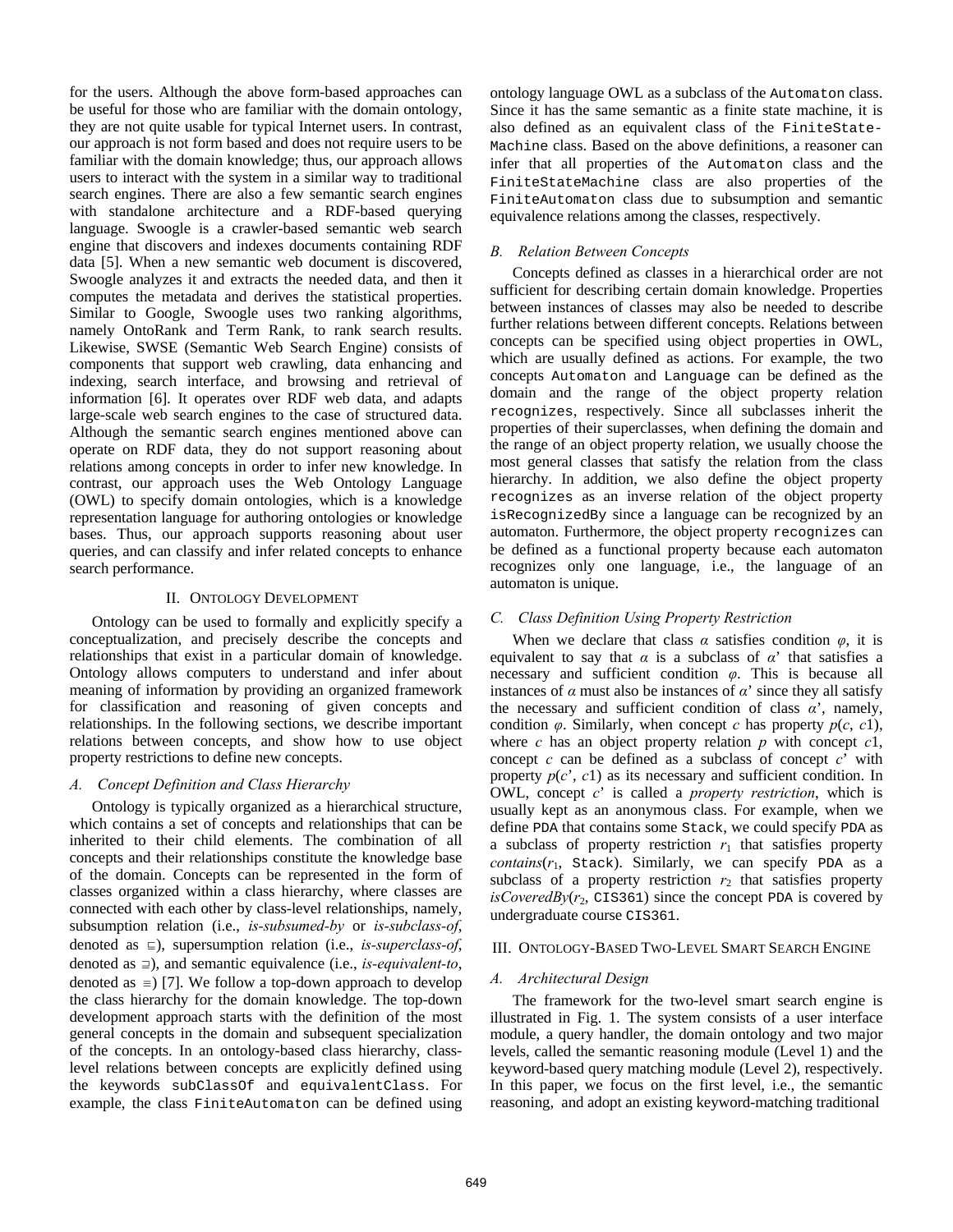

Figure 1. A framework for the two-level smart search engine

search engine, such as Google, Yahoo, Bing or DogPile, as the searching mechanism at the second level.

As shown in Fig. 1, the user interface allows a user to type in a single or multiple concepts in the form of string(s). The user inputs are filtered and parsed by the query handler, and matched with concepts defined in the domain ontology. When the user inputs are matched with a single concept, it is processed by the semantic reasoning module directly. On the other hand, when the user inputs are matched with two or more than two concepts, paired concepts are generated, and each pair of concepts is processed by the semantic reasoning module individually before the reasoning results are combined. For either a single concept or paired concepts, the semantic reasoning module first classifies the concept within the class hierarchy of the domain ontology, and infers the concepts that have the subsumption, supersumption, and semantic equivalence relations with the input concept(s). We called such inferred concepts *classified concepts*. Then it analyzes the properties of the input concept(s), and infers any concepts that are related to the input concept(s) by object properties. We call such inferred concepts *related concepts*. Once we derive all classified concepts and related concepts, they are displayed on screen to allow a user to select the most desired concept for further concept matching. In the second level of the smart search engine, a user-selected concept can be again sent to the semantic reasoning module (this option is not shown in Fig. 1) or it can be sent to a keyword-based query matching module, e.g., the Google search engine, to search for relevant information to the user query from the Internet.

## *B. Semantic Reasoning for Single-Concept Query*

When a query contains a single concept, we call it a *simple query*. For example, if a user types in "Automaton," we consider it a simple query since "Automaton" represents a single concept. For a single concept *sc*, an inferred concept can be either a classified one or a related one. A classified concept subsumes, supersumes or is semantically equivalent to *sc*; while a related concept could be inferred due to a someValuesFrom or allValuesFrom restriction. In the

following defined enumerated single concept relation, the aforementioned five different types of relations are denoted as SUB, SUP, EQ, SOME or ALL, respectively,

```
enum SingleConceptRelation { // for a single concept 
    SUB, SUP, EQ, SOME, ALL}
```
The SimpleRelation and InferredConcept classes are defined in the following. Note that we also define an abstract class Relation, which serves as a superclass of the SimpleRelation class as well as more complicated relations described in Section III.C.

```
class SimpleRelation extends Relation { 
    SingleConceptRelation sRel; 
    OntClass queriedConcept; 
    Relation getRelation() { … } 
} 
abstract class Relation { 
    abstract Relation getRelation(); 
} 
class InferredConcept<br>OntClass concept;
                           \dot{\textit{c}} (/ the ontology class
   Relation relation; // relationship with the 
                               concept(s) to be queried 
}
```
The algorithm for inferring new concepts for a single concept is presented as Algorithm 1. When a user inputs a single concept, it is first processed (e.g., removing the space in the input string "Finite Automaton"), and matched with a predefined concept (i.e., FiniteAutomaton) within the domain ontology. Then the system uses a semantic reasoner to infer all classified concepts that subsume, supersume, and are semantically equivalent to the input concept. In the following steps, the algorithm checks all restrictions that are superclasses of the input concept, and infers all related concepts that have object property relations with the input concept by someValuesFrom or allValuesFrom restriction. Once all classified and related concepts are identified, they are returned as a list of inferred concepts for further processing.

#### **Algorithm 1: Inference of New Concepts (Single Concept)**

**Input:** User input representing a single concept *sc* **Output:** A list of inferred concepts *lic* related to *sc*

- 1. match user inputs with single concept *sc* in the domain ontology
- 2. initialize *lic* to an empty list
- 3. **infer all concepts such that each concept**  $c \rvert c \rvert$  *sc*,  $c \rvert c \rvert$  *sc* or  $c \rvert s \rvert c$ , and store them in sets *sSub*, *sSup*, and *sEq*, respectively.
- 4. **for each** *c* in *sSub*
- 5. set *c.relation.sRel* to SUB, and add *c* into *lic*
- 6. **for each** *c* in *sSup*
- 7. set *c.relation.sRel* to SUP, and add *c* into *lic*
- 8. **for each** *c* in *sEq*
- 9. set *c.relation.sRel* to EQ, and add *c* into *lic*
- 10. let *lres* be the list of restrictions from the set of superclasses of *sc*
- 11. let *inferc* be an instance of *InferredConcept*
- 12. **for each** restriction *res* in *lres*
- 13. **if** *res* is a someValuesFrom *inferc.concept* restriction
- 14. set *inferc.relation.sRel* to SOME, and add *inferc* to *lic*
- 15. **else if** *res* is an allValuesFrom *inferc.concept* restriction
- 16. set *inferc.relation.sRel* to ALL, and add *inferc* to *lic*
- 17. **return** list *lic*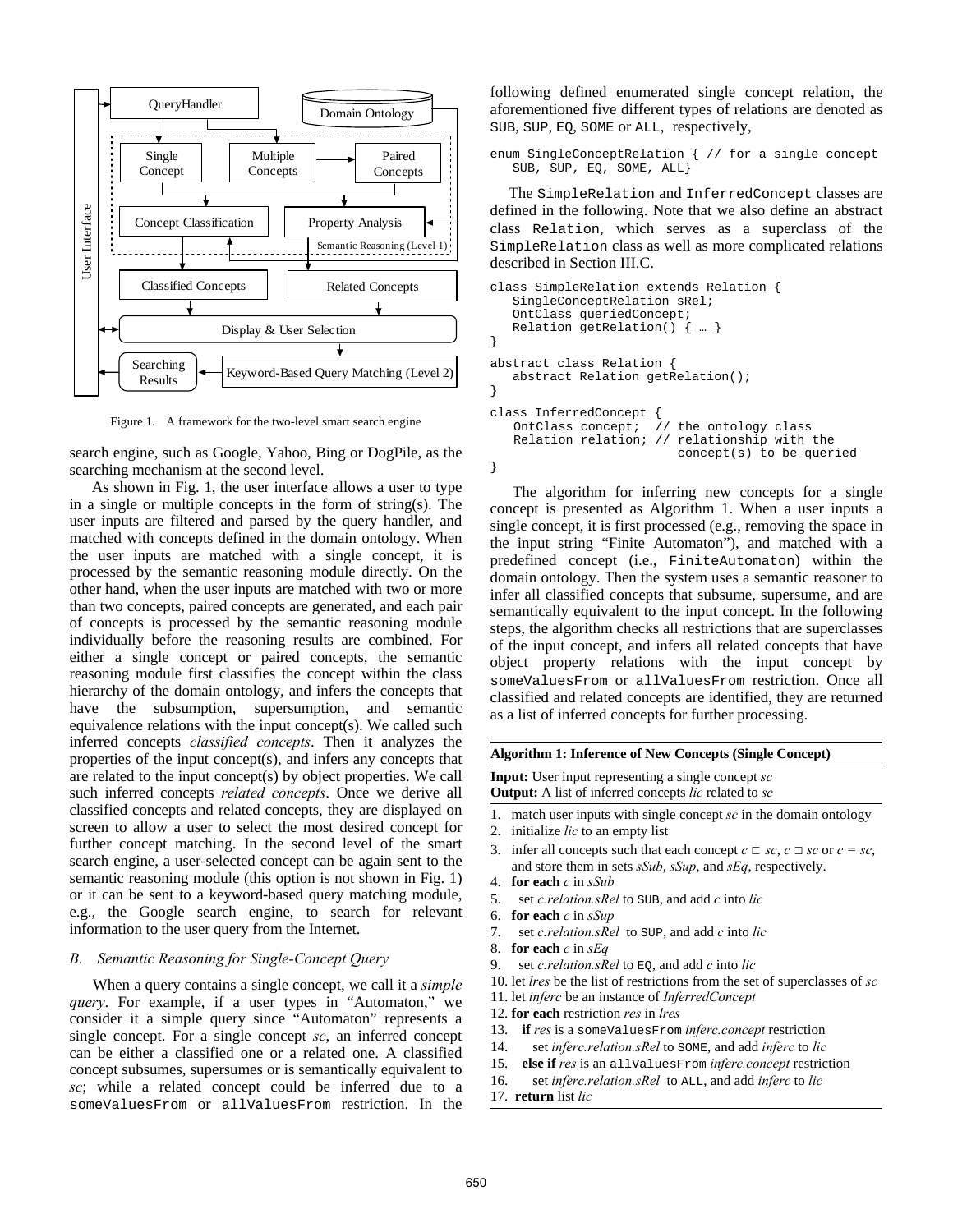#### *C. Semantic Reasoning for Multi-Concept Query*

When a user types in a query that involves two or more concepts, we call it a *complex query*. In this case, the semantic reasoning module first generates all possible paired concepts for efficient processing, and for each pair of concepts (*c*1, *c*2), it checks the following special cases that require only searching for a single concept.

**Special Case 1 (SP1).** When concept *c*1 is equivalent to concept  $c^2$  (i.e.,  $c^1 \equiv c^2$ ), we only need to search for single concept *c*1 or *c*2, and all classified concepts and related concepts for both *c*1 and *c*2 will be inferred.

**Special Case 2 (SP2).** When concept *c*1 and *c*2 have a subsumption relation (i.e.,  $c1 \n\t\equiv c2$ ), we only need to search for single concept *c*1 since *c*1 inherits all properties of *c*2. In this case, all classified and related concepts of *c*2 will be automatically inferred for concept *c*1. Similarly, when  $c2 \n\equiv$ *c*1, we only need to search for single concept *c*2.

**Special Case 3 (SP3).** When there exists an object property relation  $p(c1, c2)$  between paired concepts  $c1$  and  $c2$ , we only need to search for single concept *c*1 since in this case, *c*2 will be automatically inferred as a related concept of *c*1.

On the other hand, if the relation between *c*1 and *c*2 does not belong to any of the above special cases, new concepts must be inferred using both of the two concepts. Four typical relations between an inferred concept *c* and the pair of concepts (*c*1, *c*2) are defined as follows.

**Common Supersumption (CSUP).** Concept *c* is an inferred classified concept such that  $c \supset c1$  and  $c \supset c2$ , i.e., *c* is a proper superclass of both *c*1 and *c*2. Note that in this case,  $c \neq$ *c*1 and  $c \neq c$ 2; otherwise, the relation must belong to either *SP*1 or *SP*2. For example, if  $c \equiv c1$  and  $c \equiv c2$ , we have  $c1 \equiv c$ *c*2, i.e.,  $c2 \n\t\equiv c1$ , which is defined as *SP*2.

**Common Subsumption (CSUB).** Concept *c* is an inferred classified concept such that  $c \text{ }\sqsubset c1$  and  $c \text{ }\sqsubset c2$ , i.e., *c* is a proper subclass of both *c*1 and *c*2. Note that in this case,  $c \neq$ *c*1 and  $c \neq c$ 2; otherwise, the relation must belong to either *SP*1 or *SP*2. For example, if  $c \equiv c1$  and  $c \equiv c2$ , we have  $c1 \equiv c$ *c*2, which is defined as *SP*2.

**Property Relation (PROP).** Concept *c* is an inferred related concept, and  $\exists p_1(c, c1)$  and  $p_2(c, c2)$ , where  $p_1$  and  $p_2$  are object property relations between *c* and *c*1, and *c* and *c*2, respectively. Note that  $p_1$  and  $p_2$  can be either the same or different object property relations.

**Property-Subsumption Relation (PROP-SUB).** Concept *c* is an inferred related concept such that  $c \text{ }\subset c2$  and  $\exists p_1(c, c1)$  or  $p_1(c_1, c)$ , where  $p_1$  is an object property relation between *c* and *c*1; or  $c \text{ }\subset c1$  and  $\exists p_2(c, c2)$  or  $p_2(c2, c)$ , where  $p_2$  is an object property relation between *c* and *c*2.

Note that we do not need to consider the case of *Property-Supersumption Relation*, where an inferred related concept *c* is a superclass of *c*1 (or *c*2), and there exists an object property relation between *c* and *c*2 (or between *c* and *c*1). This is because in such cases, the relation must belong to the special

case *SP*3. For example, in a paired concept (*c*1, *c*2), if concept *c* is a superclass of concept *c*2, and there exists an object property relation  $p_1(c, c1)$ , there must exist an object property relation  $p_2(c2, c1)$  since c2 inherits all properties of c. This is exactly the case defined in special case *SP*3; therefore, we only need to search for single concept *c*2.

The algorithm for inferring new concepts from multiple concepts can be designed in a similar way by considering the special cases and the CSUP, CSUB, PROP, and PROP-SUB relations (due to page limitation, the algorithm is not presented in this paper). Briefly, the algorithm first generates a list of paired concepts, and then infers classified and related concepts for each pair of concepts (*c*1, *c*2). Note that in the special cases when *c*1 is equivalent to *c*2,  $c1(c2)$  subsumes  $c2(c1)$ , or *c*1 and *c*2 has an object property relation, the algorithm automatically executes Algorithm 1 that infers classified and related classes for a single concept. Otherwise, the algorithm first infers classified concepts, namely, the common superclasses *csup* that subsume both *c*1and *c*2, and the common subclasses *csub* that supersume both *c*1and *c*2. Then the algorithm checks whether there exists any concept *c* that has object property relations with both *c*1 and *c*2. Finally, it infers any possible concept *c* that has a property-subsumption relation with the pair of concepts (*c*1, *c*2). All inferred concepts will be added into a list of inferred concepts, and returned as output of the algorithm.

### IV. CASE STUDY

To demonstrate the feasibility of our proposed approach to developing the two-level smart search engine using ontologybased semantic reasoning, we present a case study of semantic search in the domain of computer science courses. In particular, we have defined the domain ontology based on two computer science courses taught by the first author for over 10 years at the University of Massachusetts Dartmouth (UMassD). The two courses are the undergraduate course CIS 361: Models of Computation and the graduate course CIS 560: Theoretical Computer Science. We expect a feasible smart search engine in such a knowledge domain can greatly benefit our computer science students in understanding fundamental concepts and their relations in computer science.

The smart search engine was developed using the Pellet reasoner as a Java-based OWL-DL reasoner, which provides reasoning services for OWL ontologies. The Pellet OWL2 Reasoner for Java works with the Jena framework that provides a programmatic environment for RDF, OWL, SPARQL, and includes a rule-based inference engine. The smart search engine processes a user input as concept(s) rather than keywords, and infers classified and related concepts. A user may select an inferred concept for further semantic reasoning or send it to a traditional search engine for retrieving related information from the Internet.

Once we have defined the domain ontologies for the course contents in CIS 361 and CIS 560, we can use our prototype two-level smart search engine for semantic search. Suppose a computer science student wants to search for some concepts that are related to a pair of concepts (Stack, State), some partial semantic search results for the paired concepts will be displayed as in Fig. 2.